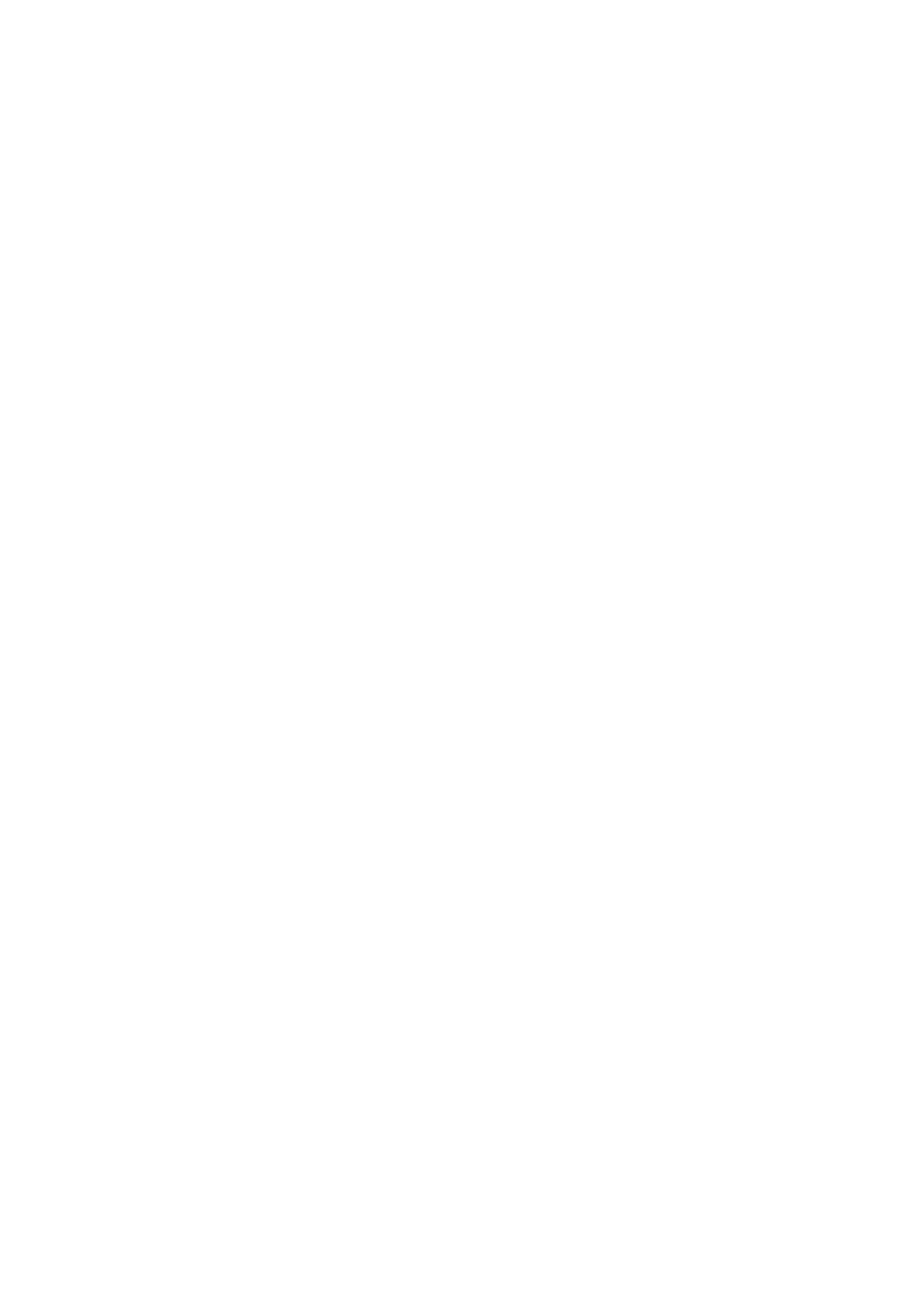

# **IMPORTATION OF ANIMALS ACT**

# **Arrange[ment of Sections](#page-4-1)**

#### **Section**

|                             | <b>PART I - PRELIMINARY</b>                                                           | 5 |
|-----------------------------|---------------------------------------------------------------------------------------|---|
| $\mathbf{1}$                |                                                                                       |   |
| $\mathcal{D}_{\mathcal{L}}$ |                                                                                       |   |
|                             | <b>PART II - GENERAL PROVISIONS</b>                                                   | 6 |
| 3                           |                                                                                       |   |
| $\overline{4}$              |                                                                                       |   |
| 5                           |                                                                                       |   |
| 6                           |                                                                                       |   |
| 7                           | Penalty in case of vessel proceeding after service of order for detention 7           |   |
| 8                           | Penalty in case of vessel so proceeding with officer on board authorised to           |   |
| 9                           |                                                                                       |   |
| 10                          |                                                                                       |   |
|                             | <b>PART III - SPECIAL PROVISIONS RELATING TO DOGS</b>                                 | 8 |
| 11                          |                                                                                       |   |
| 12                          |                                                                                       |   |
| 13                          |                                                                                       |   |
| 14                          |                                                                                       |   |
|                             | <b>PART IV - SAVING</b><br><u> 1989 - Johann Barn, amerikansk politiker (d. 1989)</u> | 9 |
| 15                          |                                                                                       | 9 |
|                             |                                                                                       |   |

# **Supporting Documents**

| <b>ENDNOTES</b> |  |
|-----------------|--|
|-----------------|--|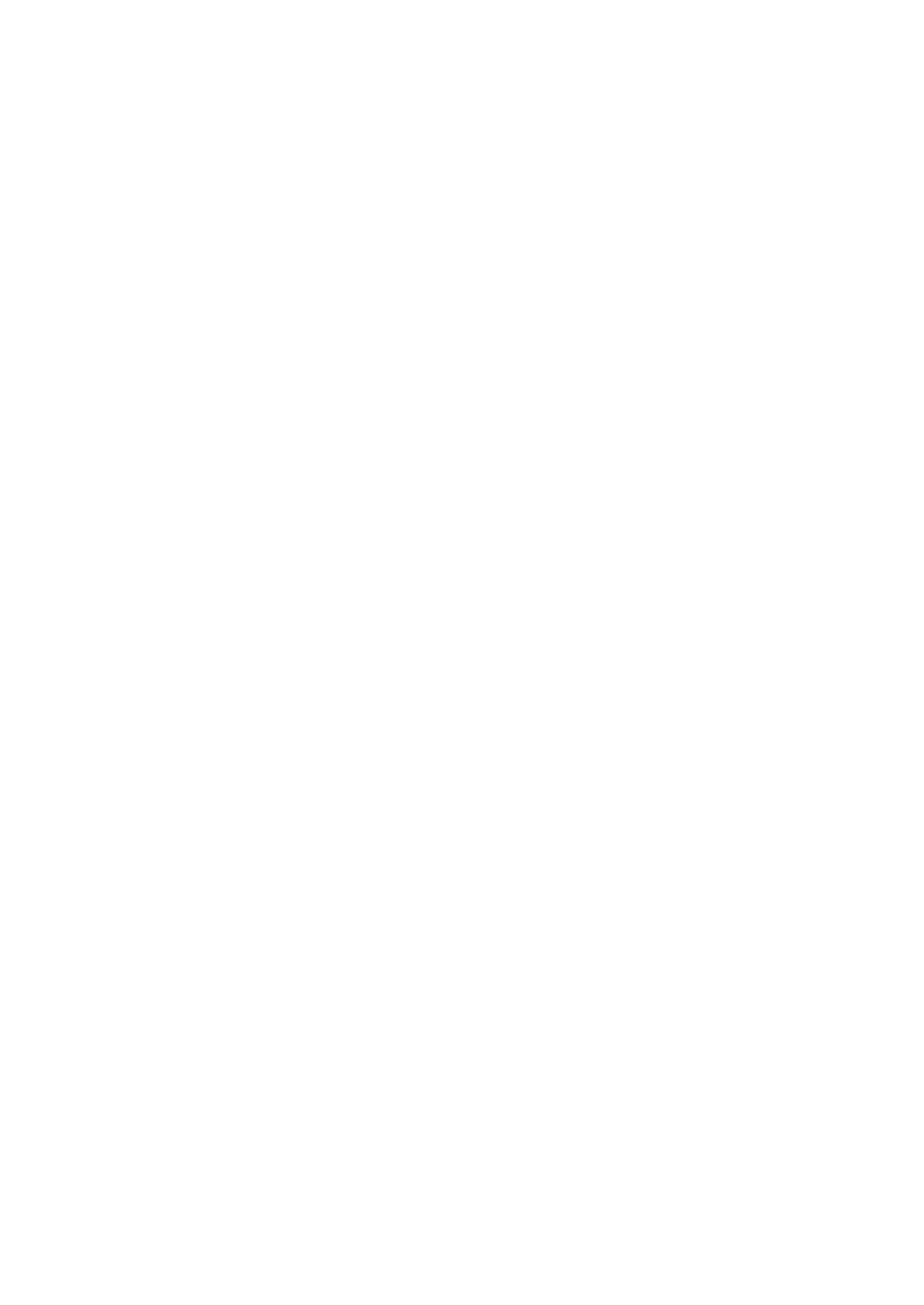

**IMPORTATION OF ANIMALS ACT** 

#### **AN ACT TO REGULATE THE IMPORTATION OF ANIMALS AND FOR MATTERS INCIDENTAL THERETO**<sup>1</sup>

<span id="page-4-1"></span>Commencement [Part III-17th July 1919 Remainder-3rd June 1964]

# <span id="page-4-0"></span>**PART I - PRELIMINARY**

#### **1 Short title**

This Act may be cited as the Importation of Animals Act.

#### **2 Interpretation**

In this Act, unless the context otherwise requires —

"**animal**" means any animal except the human animal and includes birds, reptiles, fish and the young and eggs of any thereof and the carcase of any animal;

"**carcase**" means the carcase of an animal and includes part of a carcase, and the meat, bones, hide, skin, hooves, offal or other part of an animal, separately or otherwise, or any portion thereof;

"**fodder**" means hay or other substance commonly used for food of animals;

"**imported**" means brought or caused to be brought within Tuvalu;

"**inspector**" means a person for the time being appointed by the Minister to be an inspector for the purposes of this Act;

"**litter**" means straw or other substance commonly used for bedding or otherwise for or about animals;

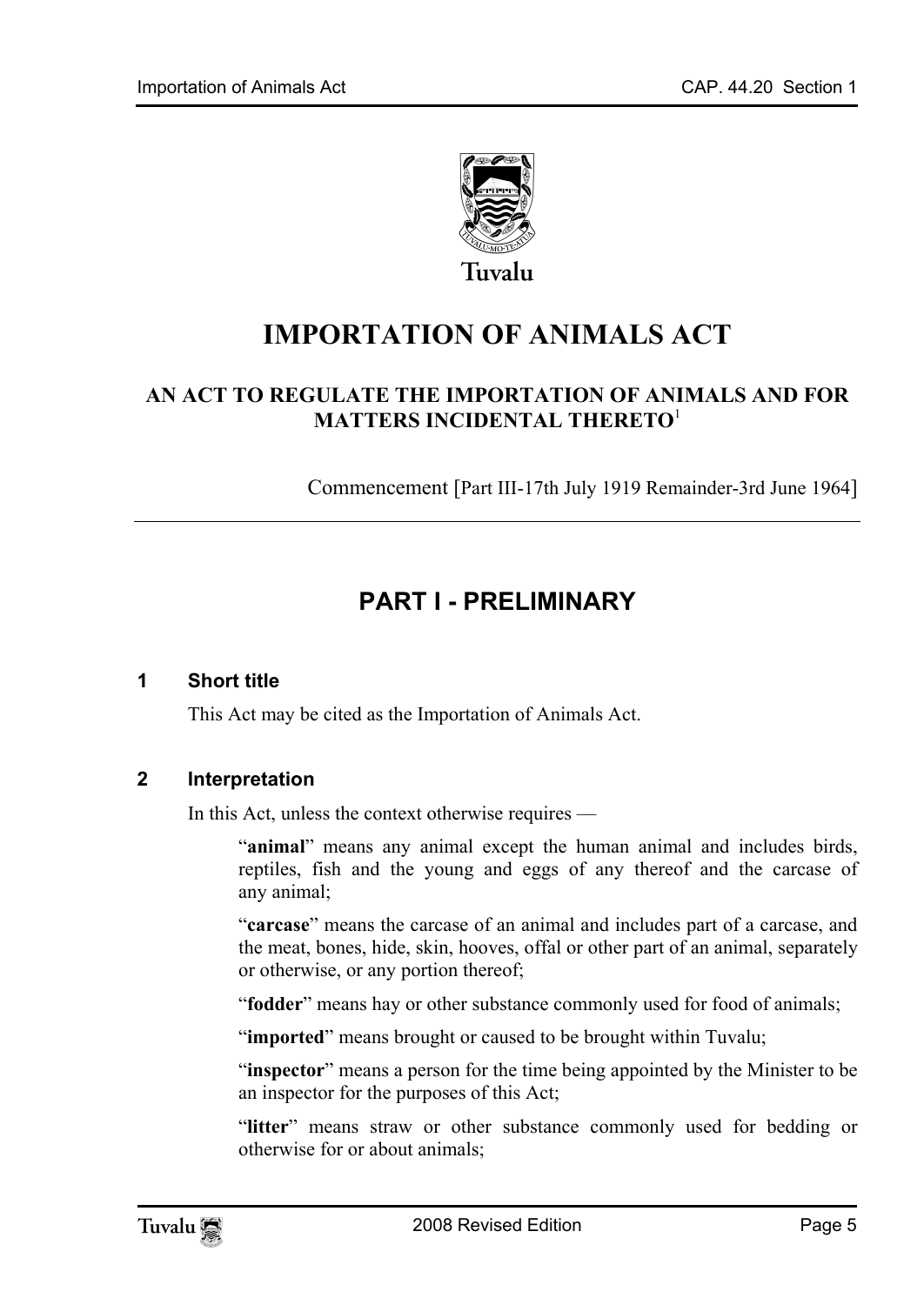"**port**" includes any aerodrome specified in an order made or applying under section 49(1) of the Civil Aviation Act;**<sup>2</sup>**

"**vessel**" means and includes anything made or used for the conveyance by water of human beings or of property whatsoever and any aircraft of any description.

## <span id="page-5-1"></span><span id="page-5-0"></span>**PART II - GENERAL PROVISIONS**

#### **3 Regulations**

- (1) The Minister may make regulations
	- (a) prescribing the ports and parts of ports at which imported animals may be landed;
	- (b) defining parts of ports;
	- (c) prohibiting or regulating the movement of imported animals into, in or out of a defined part of a port;
	- (d) prohibiting or regulating the landing of imported animals, or of any specified kind thereof, or of carcases, fodder, litter, dung or other thing brought from any specified country or from any specified part thereof;
	- (e) prescribing and regulating the inspection and the examination and the mode, time and conditions of slaughter of imported animals in a defined part of a port;
	- (f) prescribing and regulating the seizure, detention, quarantine, isolation or destruction of any imported animal, carcase, fodder, litter or dung;
	- (g) prescribing and regulating the treatment of animals to which this Act or the regulations made under this Act apply;
	- (h) prescribing fees and charges for any services rendered in respect of animals to which this Act or the regulations made under this Act apply.
- (2) If any person without lawful authority or excuse, the proof whereof shall lie on him, commits any breach of any regulations made in exercise of the powers conferred by the preceding subsection, or if he refuses to an inspector or other officer acting in execution of this Act, or of regulations made under it, admission to any place or vessel which the inspector or other officer is entitled to enter or examine, or obstructs or impedes him in so entering or examining, or otherwise in any respect obstructs or impedes an inspector or other officer in the execution of his duty under this Act, or assists in any such obstructing or impeding, he shall be liable to a fine of \$40.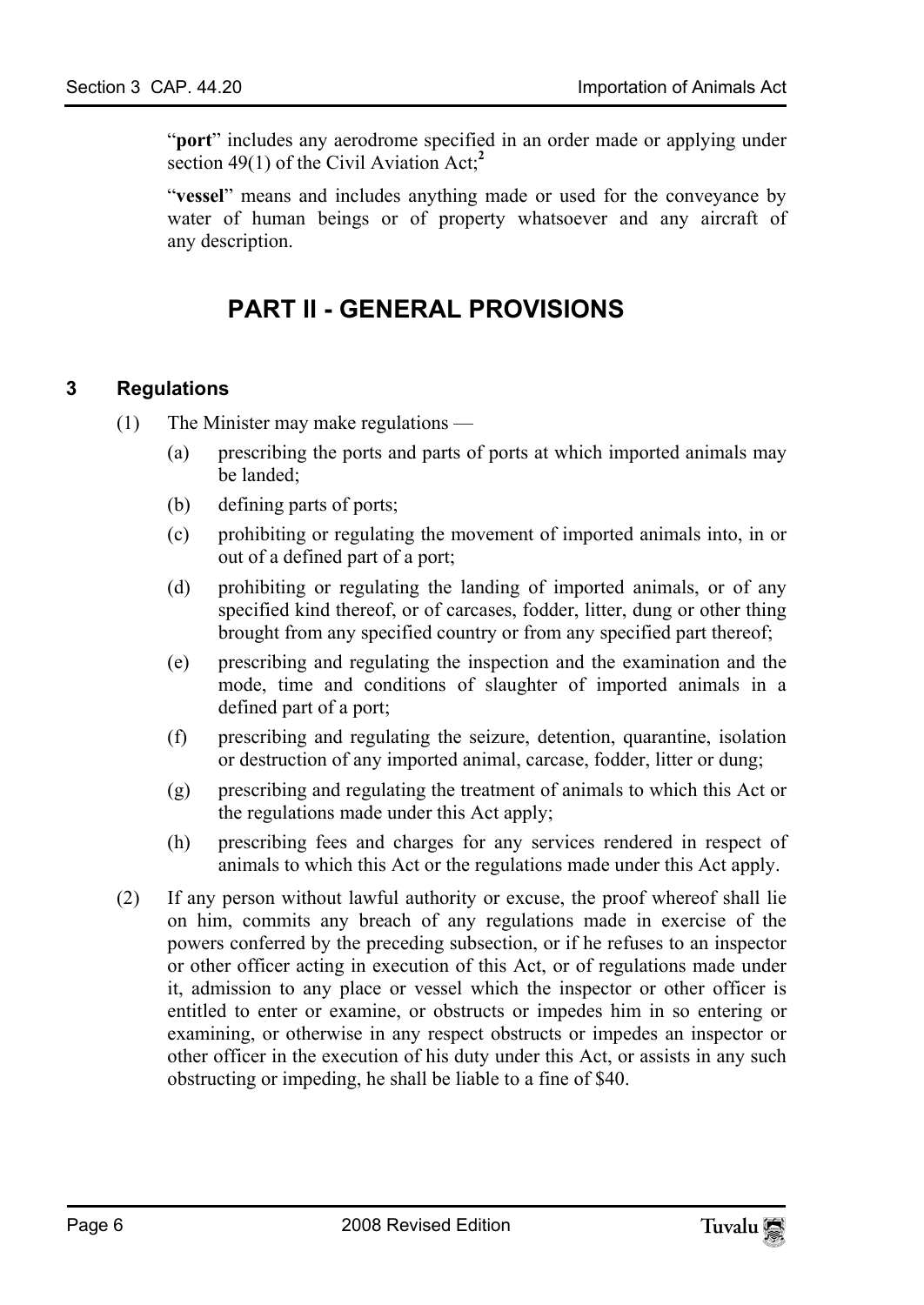#### <span id="page-6-0"></span>**4 Minister may appoint inspectors**

<span id="page-6-1"></span>The Minister may appoint from time to time so many inspectors as he may think necessary for the purposes of this Act and may assign to them their duties and salaries or allowances.

#### **5 Inspector may enter suspected place or vessel**

<span id="page-6-2"></span>An inspector may at any time enter any place or vessel in which or in respect whereof he has reasonable grounds for supposing that this Act or a regulation made under this Act has not been or is not being complied with.

#### **6 Vessel may be detained**

<span id="page-6-3"></span>Where an inspector is satisfied that this Act or a regulation made under this Act has not been or is not being complied with on board a vessel in a port, then upon the representation in writing to that effect of such inspector stating particulars of noncompliance such vessel may be detained by any officer of the customs until the Minister shall otherwise direct.

#### **7 Penalty in case of vessel proceeding after service of order for detention**

<span id="page-6-4"></span>The officer detaining the vessel shall forthwith serve the master of the vessel with a copy of the representation, and if the vessel after such detention or after service on the master of any notice of or order for such detention proceeds before it is released by competent authority, the master of the vessel, and also the owner and any person who orders the vessel to proceed if such owner or person be party or privy to the offence, shall be liable to a fine of \$200.

#### **8 Penalty in case of vessel so proceeding with officer on board authorised to detain vessel**

<span id="page-6-5"></span>Where a vessel so proceeding takes, when on board thereof in the execution of his duty, any officer authorised to detain the vessel, the owner and master of the vessel shall each be liable to pay all expenses of and incidental to the officer being so taken, and also to a fine of \$20 for every day until the officer returns or until such time as would enable him after leaving the vessel to return to the port from which he is taken, and such expenses may be recovered in like manner as the fine.

#### **9 Penalties for receiving, etc., certain animals**

Any person who knowingly or wilfully receives, purchases or sells any animals landed or unshipped in contravention of this Act or any regulation made thereunder shall be liable to imprisonment for 6 months and to a fine of \$200.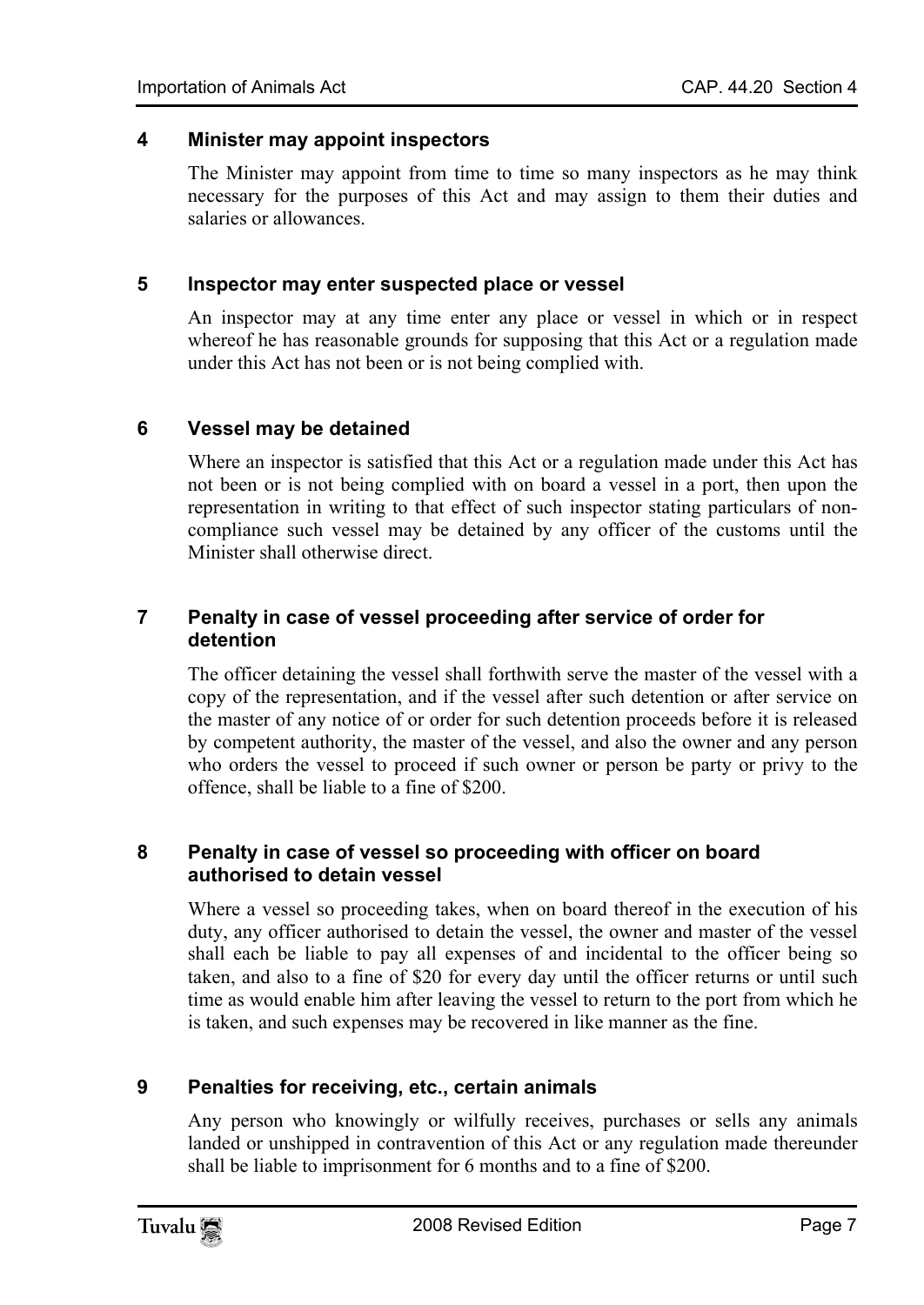#### <span id="page-7-0"></span>**10 Importation from specified country may be prohibited**

<span id="page-7-1"></span>Notwithstanding anything contained in this Act the Minister may by notice restrict or absolutely prohibit for any specified time the importation of any animals, carcases or eggs or articles containing any portion of a carcase or egg, whether in raw state or cooked, preserved or otherwise treated or processed, from any other country in which there is reason to believe any infectious or contagious disease in animals exists.

### <span id="page-7-2"></span>**PART III - SPECIAL PROVISIONS RELATING TO DOGS**

#### **11 Importation and licence**

- (1) No dog shall be imported except by way of one of the appointed ports of entry.
- (2) Any person wishing to import a dog shall apply for a licence to an inspector and shall produce to such inspector a certificate purporting to be signed by a Government veterinary officer of the country from which the dog is being imported bearing date within 2 months immediately prior to the date of intended importation of the dog and certifying that such dog has been examined by him and is free from all disease.
- (3) If the inspector is satisfied that the certificate is in order he shall on payment of the prescribed fee issue a licence authorising the importation of the dog.
- <span id="page-7-3"></span>(4) For every such licence there shall be paid to the inspector for the credit of the Consolidated Fund a fee of 50 cents.

#### **12 Minister may prohibit importation from certain places**

<span id="page-7-4"></span>The Minister may prohibit by notice the importation of dogs from any place mentioned in the notice.

#### **13 Power to order destruction of dogs**

<span id="page-7-5"></span>An inspector may destroy or cause to be destroyed, without payment of compensation to the owner or importer thereof, any dog which in his opinion is suffering from rabies or from any contagious or infectious disease.

#### **14 Penalty**

Any person —

(1) importing a dog contrary to the provisions of this Part; or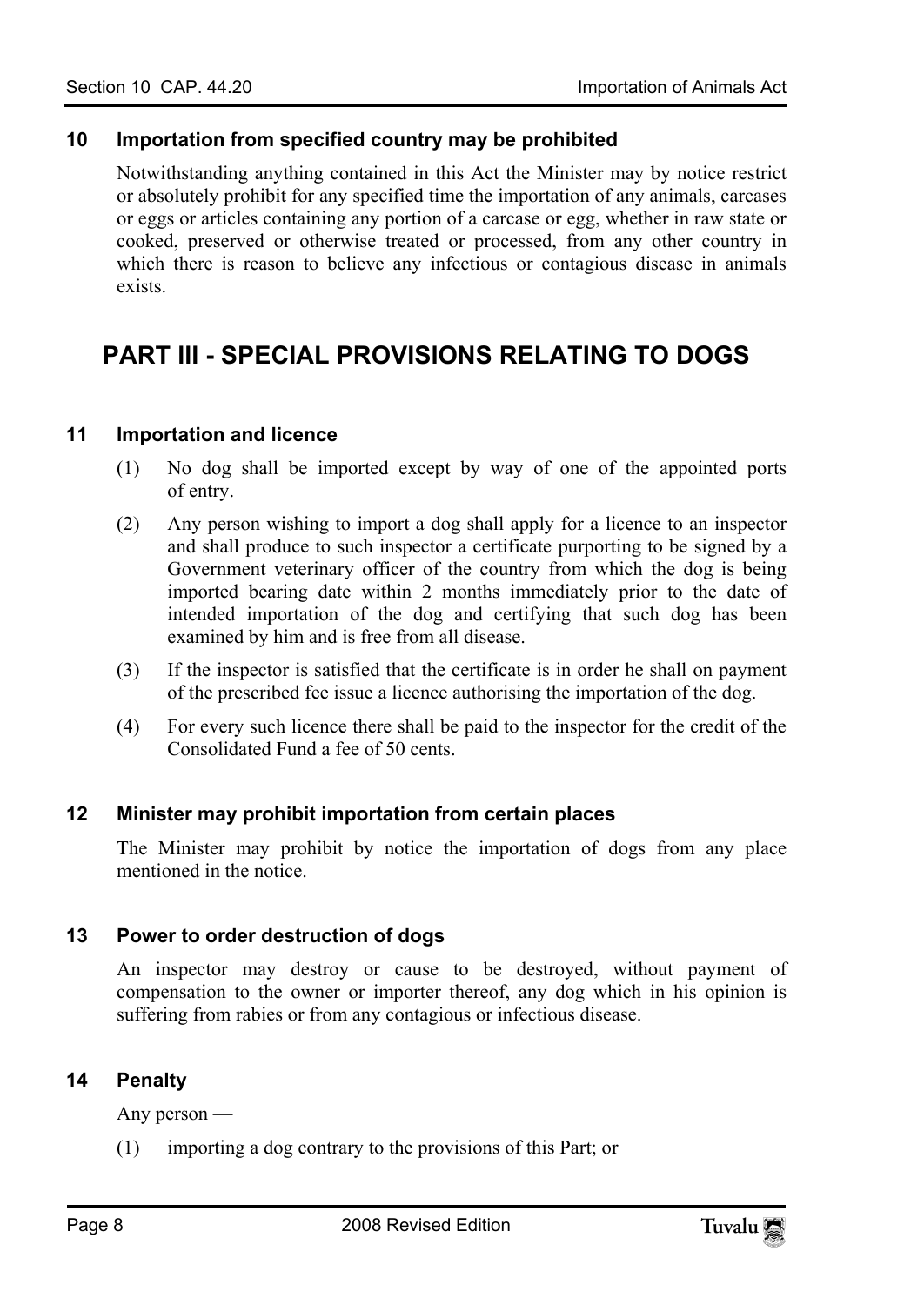- (2) importing a dog from any place prohibited in the manner provided in section 11; or
- (3) failing to comply with the conditions of any licence issued under this Part; or
- (4) in any way obstructing or interfering with an inspector in the performance of his duties

<span id="page-8-1"></span>shall be liable to a fine of \$100 and in default of payment to imprisonment for 6 months.

# <span id="page-8-0"></span>**PART IV - SAVING**

#### **15 Saving for other laws**

The provisions of this Act shall be in addition to and not in derogation of the provisions of any other laws for the time being in force in Tuvalu relating to or affecting the importation of animals with respect to which this Act applies.